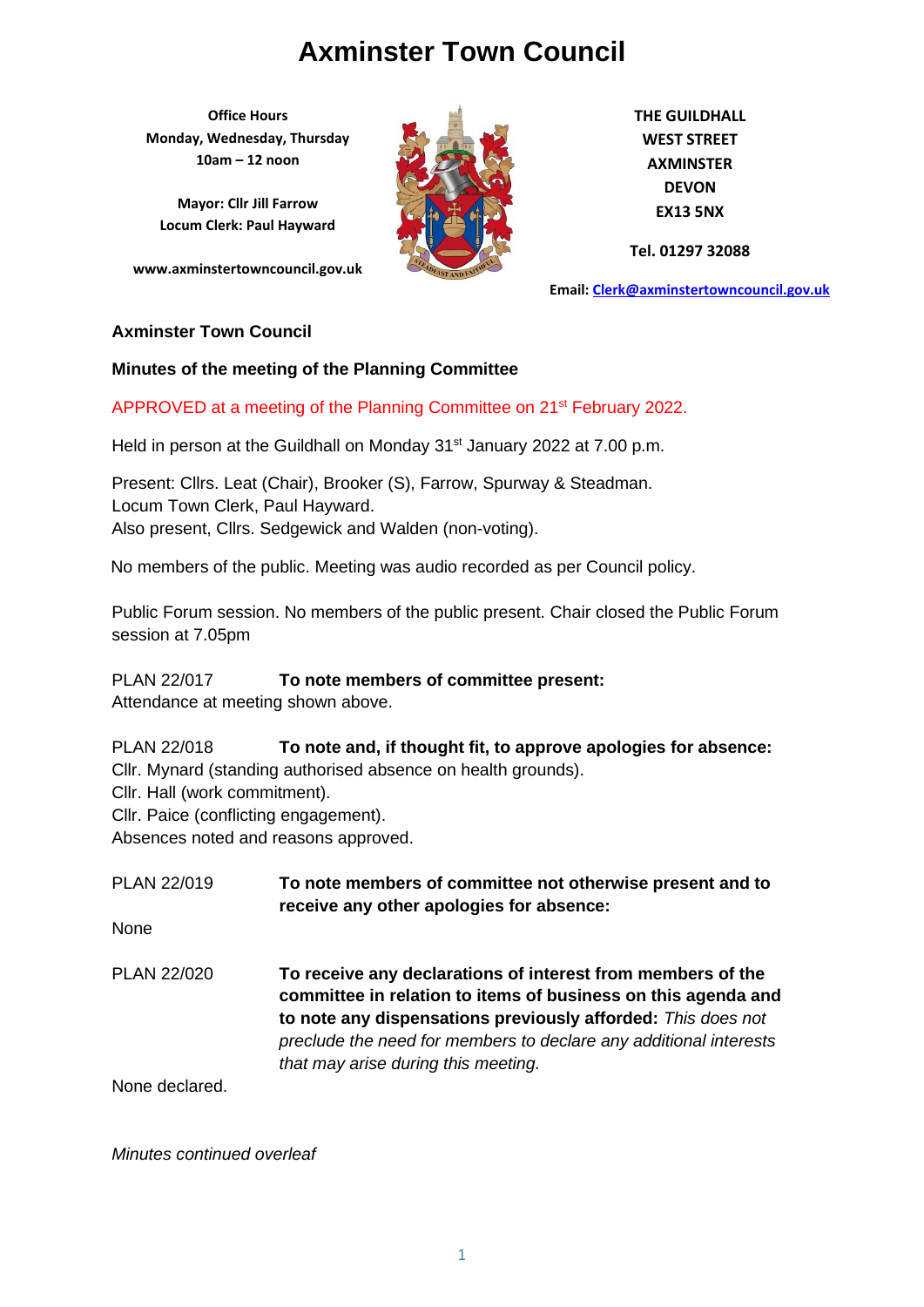**Office Hours Monday, Wednesday, Thursday 10am – 12 noon**

**Mayor: Cllr Jill Farrow Locum Clerk: Paul Hayward**

**www.axminstertowncouncil.gov.uk**



**THE GUILDHALL WEST STREET AXMINSTER DEVON EX13 5NX**

**Tel. 01297 32088**

**Email: [Clerk@axminstertowncouncil.gov.uk](file://///axm-svr-1/company/Templates/Clerk@axminstertowncouncil.gov.uk)**

#### **TEL:** 0297 32088 PLAN 22/021 **To consider and, if thought fit, to approve the minutes of the Planning Committee meeting held in consultative session on 17th January 2021 and to consider any matters arising from those minutes:**

Approval of the minutes proposed by Cllr. Farrow, seconded by Cllr. Steadman. Resolved unanimously.

No matters arising.

PLAN 22/022 **To consider any matters listed on this agenda that Councillors consider should be dealt with as confidential business as per the provisions of The Public Bodies (Admission to meetings) Act 1960:**

None raised by committee members.

PLAN 22/023 **To consider planning applications received and to decide upon Council's consultee comment response to the local planning authority, EDDC – see statement above.**

i) 21/3268/FUL Higher Jackleigh Farm EX13 8TN

Change of use of field to allow camping for upto 25 tents/touring units. Chair proposed that application be supported but that Council's submission comment to include that Council notes letter of objection from adjoining landowner and that Council would seek EDDC planning officers to consider imposition of suitable condition to resolve the potential livestock nuisance issue. Seconded by Cllr. Farrow. Resolved unanimously.

ii) 22/0050/RES Fairacre, Lyme Road. EX13 5BH Details of layout, scale and appearance (see 20/2875/OUT) Chair proposed that application be supported. Seconded by Cllr. Steadman. Resolved unanimously.

iii) 22/0085/FUL Riverside, Willhay Lane. EX13 5RW Conversion of garages into accommodation (with alterations to fenestration). Chair proposed that application be supported. Seconded by Cllr. Steadman. Resolved unanimously.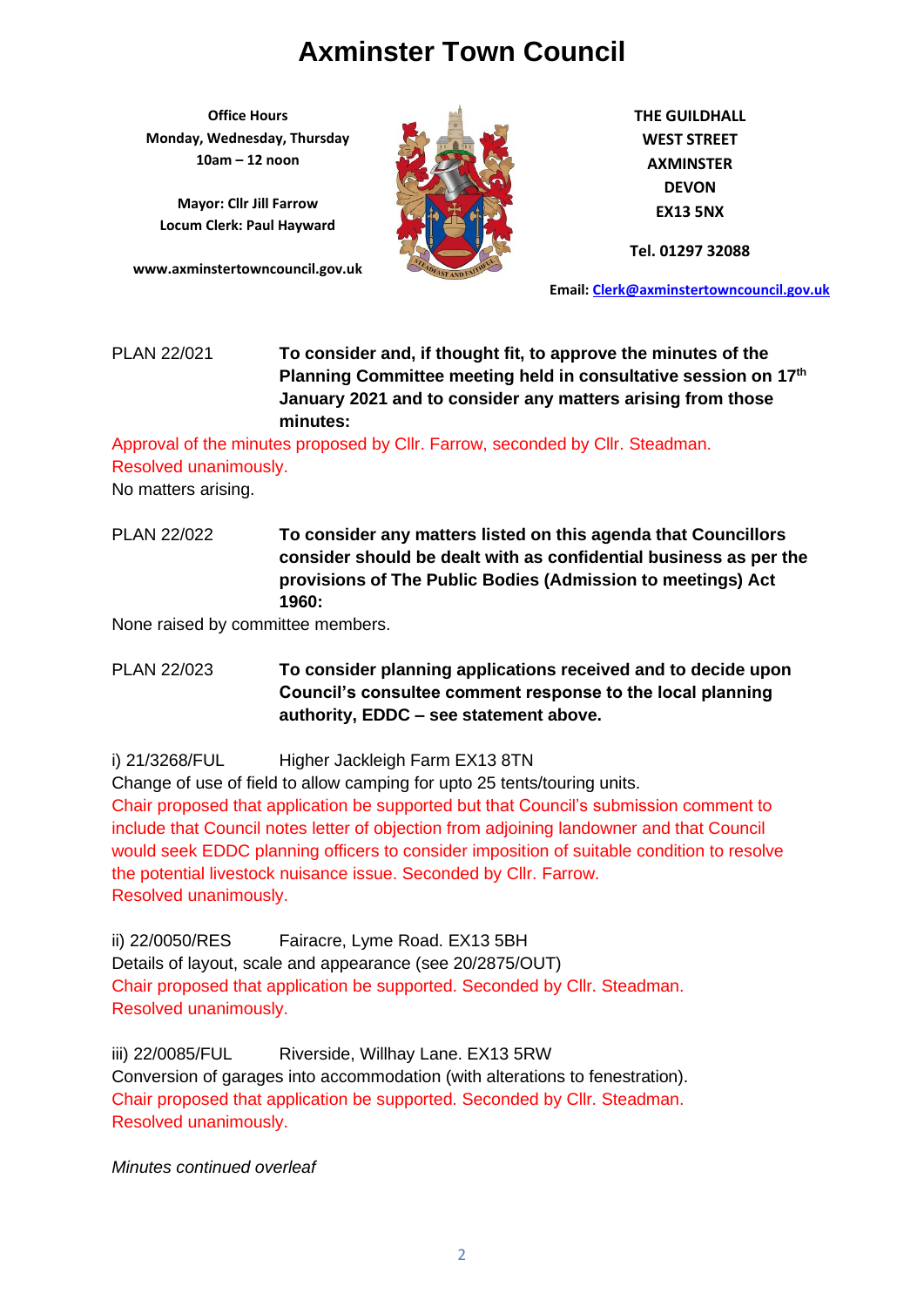**Office Hours Monday, Wednesday, Thursday 10am – 12 noon**

**Mayor: Cllr Jill Farrow Locum Clerk: Paul Hayward**

**www.axminstertowncouncil.gov.uk**



**THE GUILDHALL WEST STREET AXMINSTER DEVON EX13 5NX**

**Tel. 01297 32088**

**Email: [Clerk@axminstertowncouncil.gov.uk](file://///axm-svr-1/company/Templates/Clerk@axminstertowncouncil.gov.uk)**

iv) 22/0099/FUL 10 Dragons Mead, Axminster. EX13 5JY Proposed erection of detached single storey garage/workshop. Chair proposed that application be supported. Seconded by Cllr. Farrow. Resolved unanimously.

v) 22/0102/FUL Unit 9-9A Weycroft Ind. Est. Axminster EX13 5PH proposed replacement external access ramp. Chair proposed that application be supported. Seconded by Cllr. Brooker (S). Resolved unanimously.

## PLAN 22/024 **To consider planning applications advised by the Local Planning Authority (East Devon District Council) after the agenda publication and as shown on the supplementary agenda published (if applicable):**

None submitted/advised to the Planning Committee at the time of the meeting.

PLAN 22/025 **To note determinations/decisions on planning applications previously considered:**

As listed on agenda. Chair thanked Locum Clerk (LC) for highlighting decisions which were contrary to Council's resolved comments and asked that this continue for future agendas and minutes.

PLAN 22/026 **To note any planning matters pertaining to trees:** None advised. LC mentioned that he was seeking clarity from EDDC as to how the Town Council could access the TPO data on the EDDC website for information purposes.

PLAN 22/027 **To note any planning appeals as notified to the Town Council:** None advised. PLAN 22/028 **To note any enforcement matters as notified to the Town Council:** None advised.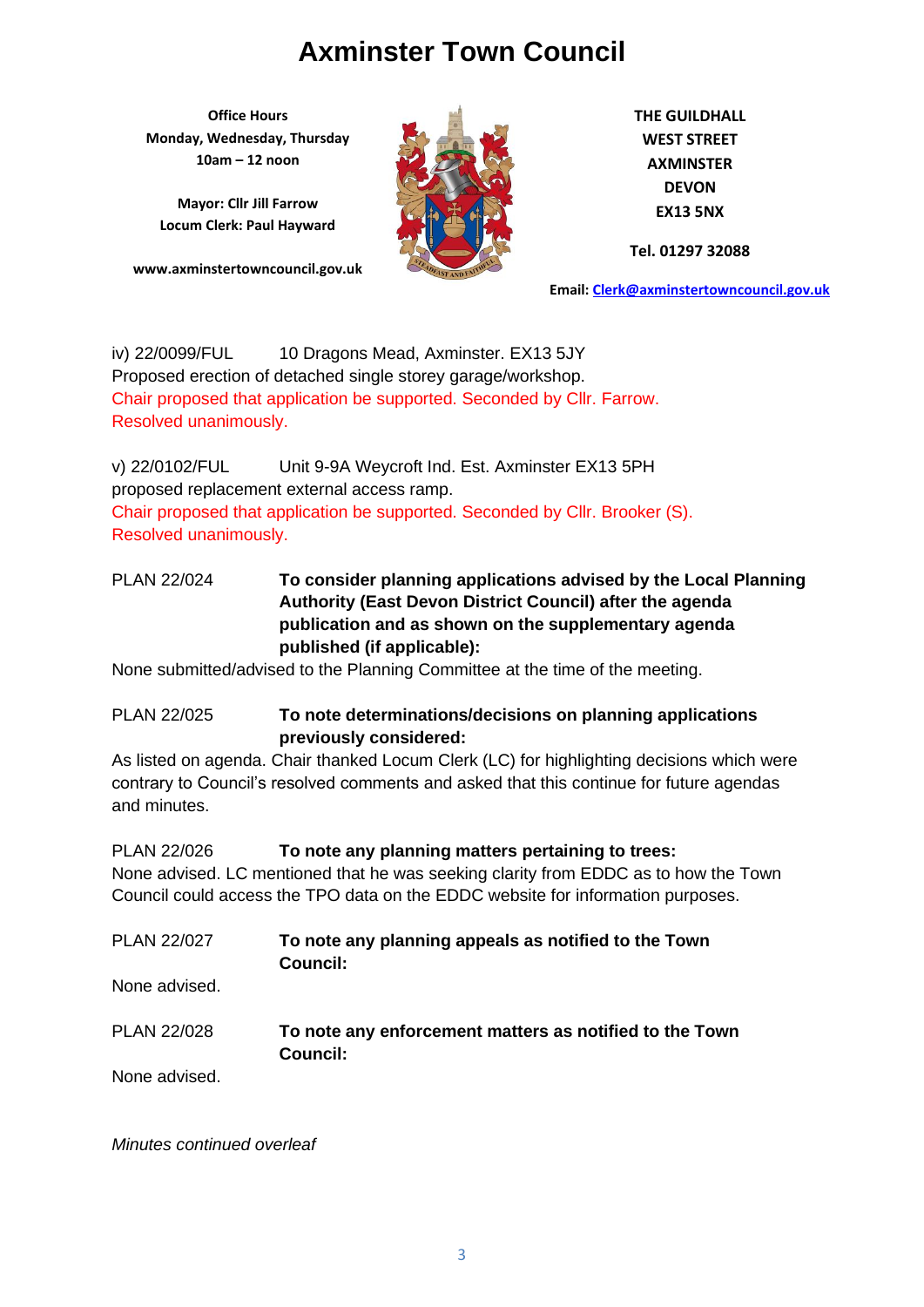**Office Hours Monday, Wednesday, Thursday 10am – 12 noon**

**Mayor: Cllr Jill Farrow Locum Clerk: Paul Hayward**

**www.axminstertowncouncil.gov.uk**



**THE GUILDHALL WEST STREET AXMINSTER DEVON EX13 5NX**

**Tel. 01297 32088**

**Email: [Clerk@axminstertowncouncil.gov.uk](file://///axm-svr-1/company/Templates/Clerk@axminstertowncouncil.gov.uk)**

### PLAN 22/029 **To consider any planning correspondence:**

correspondent for the email and directing the LC to approach EDDC/SWW for clarification i) Correspondence had been received from a parishioner regarding sewerage capacity in the town in relation to potential future development. LC was asked to respond, thanking and information in that regard.

ii) Correspondence had been received from a parishioner objecting to the proposed development on the land west of Prestaller Farm. Noted. *(Council had already registered its own objection to the planning application).*

iii) A complaint had been received from a parishioner regarding building materials in a residential garden in West Close.

Chair proposed that Standing Orders be temporarily suspended to allow a representation from Cllr. Walden (not a Planning Committee member). Seconded by Cllr. Farrow. Resolved. Cllr. Walden provided some pertinent and relevant information on this topic. Chair proposed that Standing Orders be resumed. Seconded by Cllr. Farrow. Resolved.

it was further noted that this matter had been discussed at a previous meeting of the Planning Committee and LC was directed to seek additional information from EDDC enforcement officer (EO) and to respond to complainant confirming that Council were looking into the matter further. LC was also asked to copy in the three EDDC Ward members with the same email to EDDC EO.

PLAN 22/030 **To consider any planning applications which are scheduled to be discussed at a forthcoming EDDC Planning Committee meeting and to consider whether the Town Council wishes to make further representation at that meeting:**

None notified to Council.

## PLAN 22/031 **To consider matters pertaining to the ongoing EDDC Local Plan review:**

Nothing further for committee to consider in this regard.

### PLAN 22/032 **To consider any matters considered as urgent by the presiding Chair:**

Committee noted receipt of a forthcoming Telecoms Installation in Lyme Road under the auspices of a Permitted Development Rights Order.